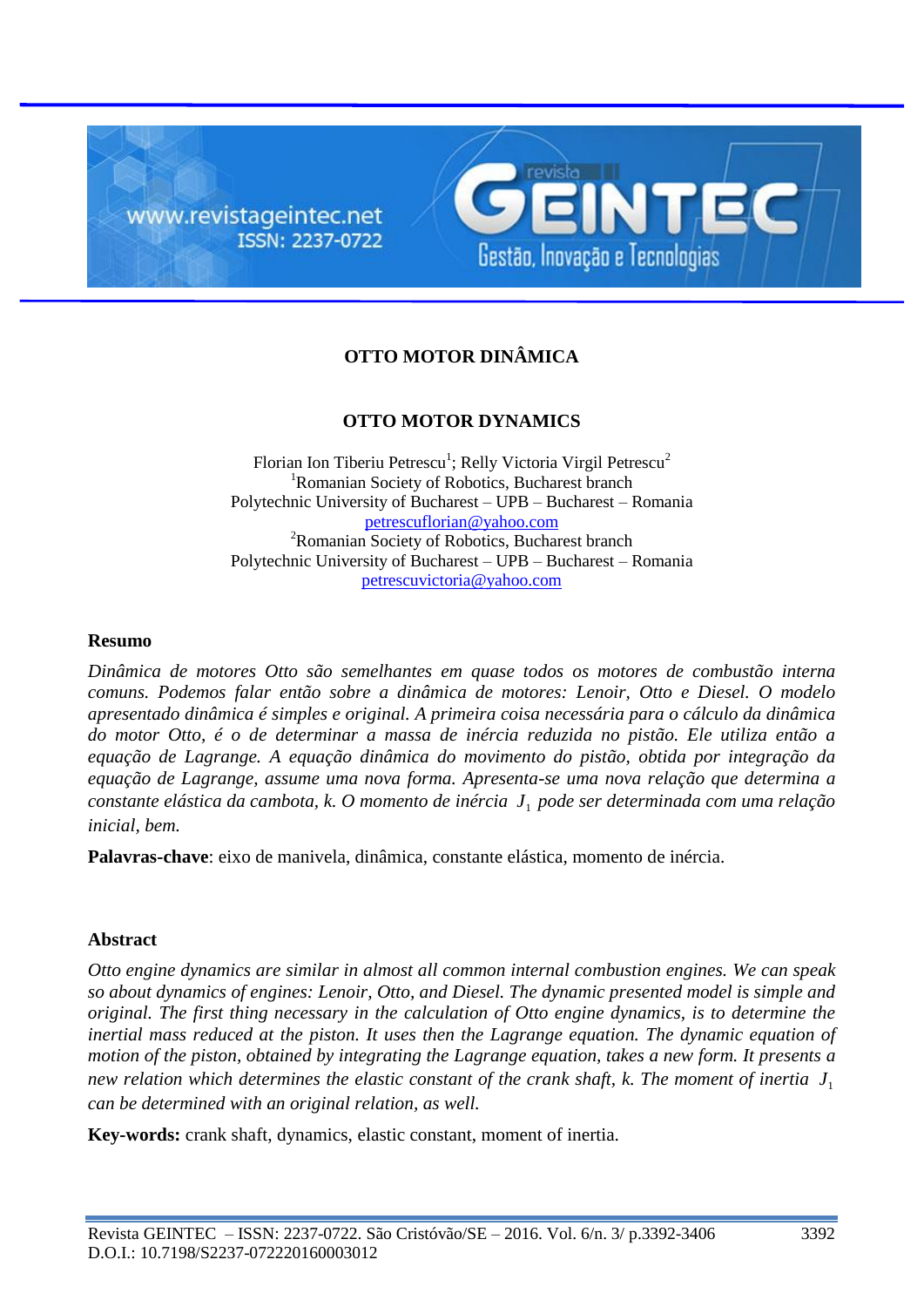## **1. Introduction**

In conditions which started to magnetic motors, oil fuel is decreasing, energy which was obtained by burning oil is replaced with nuclear energy, hydropower, solar energy, wind, and other types of unconventional energy, in the conditions in which electric motors have been instead of internal combustion in public transport, but more recently they have entered in the cars world (Honda has produced a vehicle that uses a compact electric motor and electricity consumed by the battery is restored by a system that uses an electric generator with hydrogen combustion in cells, so we have a car that burns hydrogen, but has an electric motor), which is the role and prospects which have internal combustion engines type Otto, Diesel or Wankel [6-10]?

Internal combustion engines in four-stroke (Otto, Diesel, Wankel) are robust, dynamic, compact, powerful, reliable, economic, autonomous, independent and will be increasingly clean [1-2].

Let's look at just remember that any electric motor that destroy ozone in the atmosphere needed our planet by sparks emitted by collecting brushes. Immediate consequence is that if we only use electric motors in all sectors, we'll have problems with higher ozone shield that protects our planet and without which no life could exist on Earth.

Magnetic motors (combined with the electromagnetic) are just in the beginning, but they offer us a good perspective, especially in the aeronautics industry [5].

Probably at the beginning they will not be used to act as a direct transmission, but will generate electricity that will fill the battery that will actually feed the engine (probably an electric motor).

The Otto engines or those with internal combustion in general, will have to adapt to hydrogen fuel [3].

It is composed of the basic (hydrogen) can extract industrially, practically from any item (or combination) through nuclear, chemical, photonic by radiation, by burning, etc... (Most easily hydrogen can be extracted from water by breaking up into constituent elements, hydrogen and oxygen; by burning hydrogen one obtains water again that restores a circuit in nature, with no losses and no pollution) [3].

Hydrogen must be stored in reservoirs cell (a honeycomb) for there is no danger of explosion; the best would be if we could breaking up water directly on the vehicle, in which case the reservoir would feed water (and there were announced some successful) [3].

As a backup (not too desired), there are trees that can donate a fuel oil, which could be planted on the extended zone, or directly in the consumer court. With many years ago, Professor Melvin Calvin, (Berkeley University), discovered that "Euphora" tree, a rare species, contained in its trunk a liquid that has the same characteristics as raw oil. The same professor discovered on the territory of Brazil, a tree which contains in its trunk a fuel with properties similar to diesel.

During a journey in Brazil, the natives driven him (Professor Calvin) to a tree called by them "Copa-Iba".

At the time of boring the tree trunk, from it to begin flow a gold liquid, which was used as indigenous raw material base for the preparation of perfumes or, in concentrated form, as a balm. Nobody see that it is a pure fuel that can be used directly by diesel engines.

Calvin said that after he poured the liquid extracted from the tree trunk directly into the tank of his car (equipped with a diesel), engine functioned irreproachable.

In Brazil the tree is fairly widespread. It could be adapted in other areas of the world, planted in the forests, and the courts of people.

From a jagged tree is filled about half of the tank; one covers the slash and it is not open until after six months; it means that having 12 trees in a courtyard, a man can fill monthly a tank with the new natural diesel fuel.

In some countries producing alcohol or vegetable oils, for their use as fuel (this is not a very efficient solution).

The Indians propose a Little Car driven with compressed air, (but one uses an internal engine as well, to compress the air in a tank); this solution isn't efficiently; its low consumption is due to the small gauge of car and its load very low.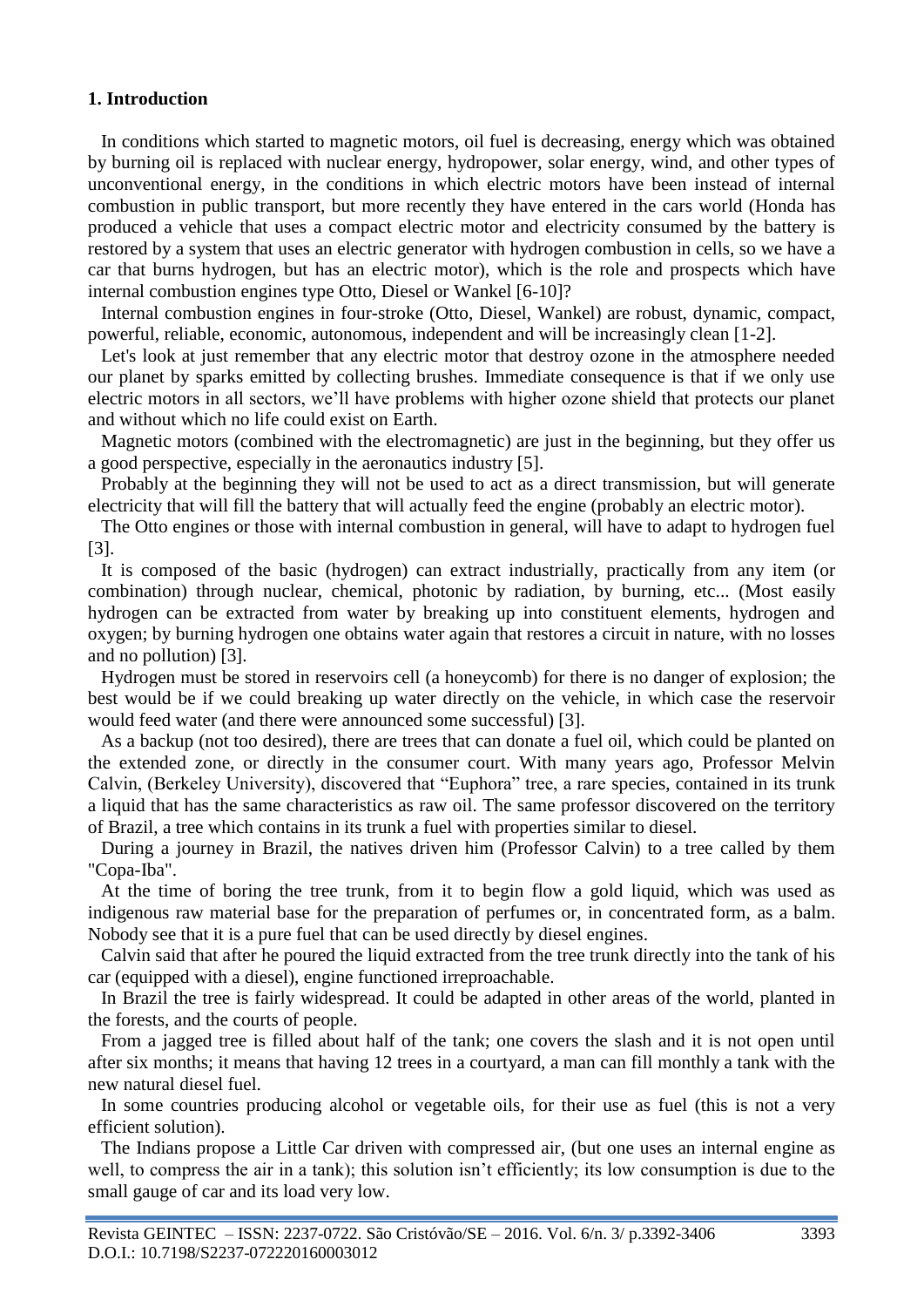This new little vehicle isn't a real but only a quaint solution.

In the future, aircraft will use ion engines, magnetic, laser or various micro particles accelerated.

Now, and the life of the jet engine begin to end. Even in these conditions internal combustion engines will be maintained in land vehicles (at least), for power, reliability and especially their dynamics.

Otto engines design [1-5], includes and the dynamic design.

#### **2. Determining the Inertial Mass**

The first thing necessary in the calculation of Otto engine dynamics, is to determine the inertial mass reduced at the piston (1) [11-13].

$$
\begin{cases}\nM \equiv M^* = m_t + m_{bA} \cdot \frac{r^2}{s^{2}} + \frac{J_1}{s^{2}} + \frac{J_2}{s^{2}} \cdot \frac{\lambda^2 \cdot \cos^2 \varphi}{\cos^2 \alpha} \\
M = m_t + [(m_{bA} + \frac{J_1}{r^2}) \cdot (1 - \lambda^2 \cdot \sin^2 \varphi) + \frac{J_2}{l^2} \cdot \cos^2 \varphi] \cdot \\
\frac{1}{\sin^2 \varphi \cdot (\cos \alpha + \lambda \cdot \cos \varphi)^2} \\
M = m_t + \frac{m_1 \cdot (1 - \lambda^2 \cdot \sin^2 \varphi) + m_2 \cdot \cos^2 \varphi}{\sin^2 \varphi \cdot (\cos \alpha + \lambda \cdot \cos \varphi)^2}\n\end{cases} \tag{1}
$$

Then it derives the reduced mass to the crank position angle (2). Were used for piston the next kinematics parameters (4). Lagrange equation is written in the form (3).

$$
\begin{cases}\n\frac{dM}{d\varphi} = (M - m_t) \cdot (-2) \cdot \left(\frac{\cos\varphi}{\sin\varphi} - \frac{\lambda \cdot \sin\varphi}{\cos\alpha}\right) - \frac{2 \cdot \cos\varphi \cdot (\lambda^2 \cdot m_1 + m_2)}{\sin\varphi \cdot (\cos\alpha + \lambda \cdot \cos\varphi)^2}\n\end{cases} (2)
$$

$$
M \cdot \omega^2 \cdot x' + \frac{1}{2} \cdot \frac{dM}{d\varphi} \cdot \omega^2 \cdot x' = k \cdot (s - x) - F_p \tag{3}
$$

$$
\begin{cases}\ns = r \cdot \cos \varphi + l \cdot \cos \alpha - l \\
s' = -\frac{r \cdot \sin \varphi}{\cos \alpha} \cdot (\cos \alpha + \lambda \cdot \cos \varphi) \\
s'' = -r \cdot \cos \varphi - \frac{r \cdot \lambda \cdot \cos(2\varphi)}{\cos \alpha} - \frac{r \cdot \lambda^3 \cdot \sin^2 \varphi \cdot \cos^2 \varphi}{\cos^3 \alpha}\n\end{cases} (4)
$$

#### **3. Dynamic Equations**

The dynamic equation of motion of the piston, obtained by integrating the Lagrange equation (3),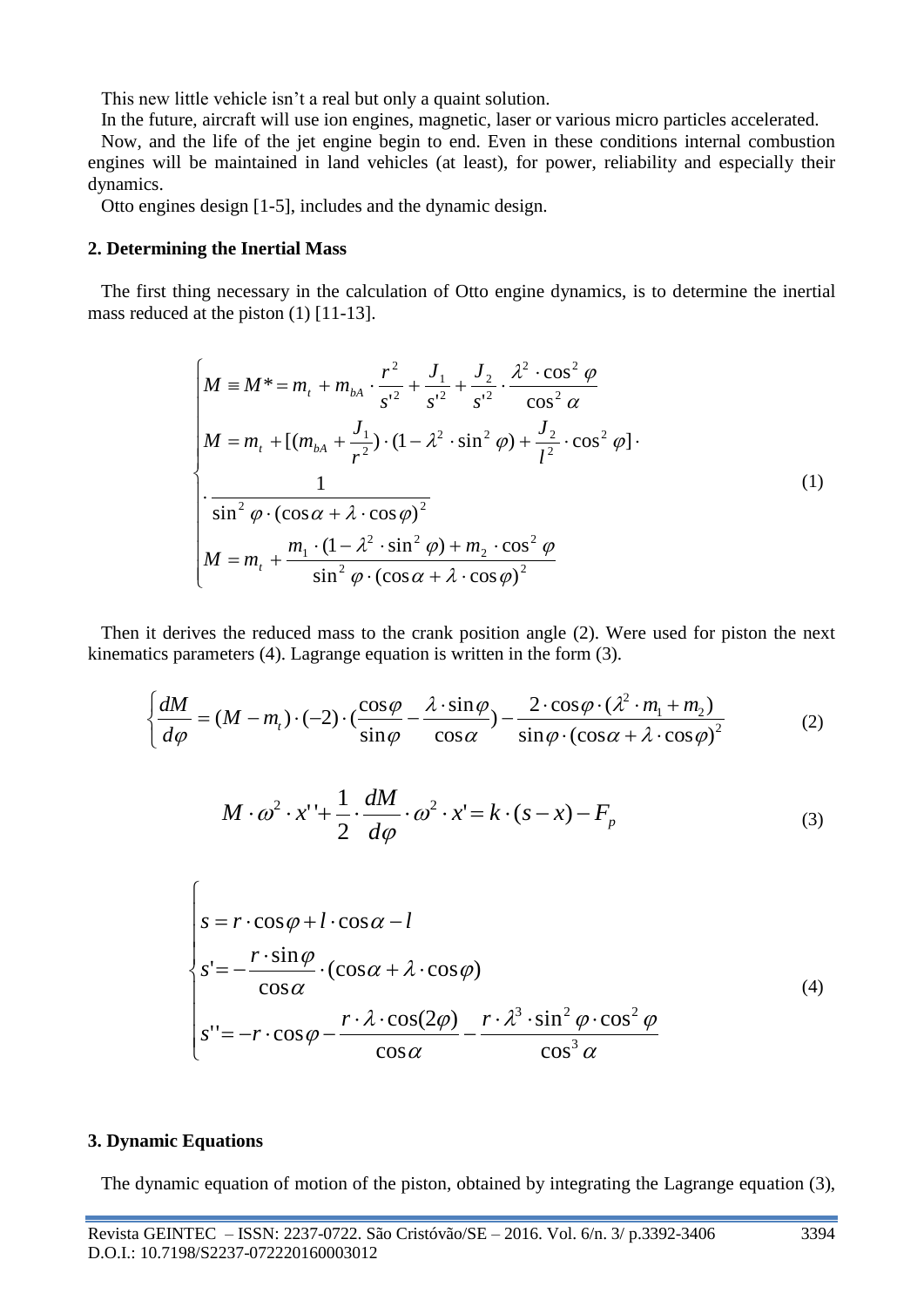takes the form (5).

$$
x = s \cdot \sqrt[3]{\frac{k}{k - m_t \cdot \omega^2}} - c_3 \cdot \frac{\cos \varphi}{\cos \alpha \cdot (\cos \alpha + \lambda \cdot \cos \varphi)} + c_4 \cdot \cos \varphi \tag{5}
$$

Dynamic reduced velocity (6) and dynamic reduced acceleration (7) are obtained by derivation.

$$
x = s' \sqrt{\frac{k}{k - m_t \cdot \omega^2}} + c_3 \cdot \frac{\sin \varphi}{\cos \alpha \cdot (\cos \alpha + \lambda \cdot \cos \varphi)} - c_4 \cdot \sin \varphi \tag{6}
$$

$$
x'' = s'' \sqrt[3]{\frac{k}{k - m_t \cdot \omega^2}} + c_3 \cdot \frac{\cos \varphi}{\cos \alpha \cdot (\cos \alpha + \lambda \cdot \cos \varphi)} - c_4 \cdot \cos \varphi \tag{7}
$$

Angular velocity  $\omega^*$  is obtained through kinetic energy conservation (8-12).

$$
\frac{1}{2} \cdot J^* \cdot \omega^{*2} = \frac{1}{2} \cdot J_D^* \cdot \omega_D^2 \tag{8}
$$

$$
\begin{cases}\n\omega_D = \omega_m \cdot D = \omega_m \cdot (\cos \alpha)^2 = \omega_m \cdot \cos^2 \alpha = \\
= \omega_m \cdot (1 - \sin^2 \alpha) = \omega_m \cdot (1 - \lambda^2 \cdot \sin^2 \varphi)\n\end{cases} \tag{9}
$$

$$
J^* = J_1 + m_{bA} \cdot r^2 + m_t \cdot s^{2}
$$
 (10)

$$
J_D^* = J_1 + m_{bA} \cdot r^2 + m_t \cdot x^{2}
$$
 (11)

$$
\omega^* = \sqrt{\frac{J_1 + m_{bA} \cdot r^2 + m_t \cdot x'^2}{J_1 + m_{bA} \cdot r^2 + m_t \cdot s'^2}} \cdot \frac{\pi \cdot n}{30} \cdot (1 - \lambda^2 \cdot \sin^2 \varphi)
$$
(12)

Dynamic velocity (13) and kinematics velocity (14) are written:

$$
\dot{x} = x' \cdot \omega^* \tag{13}
$$

$$
\dot{s} = s' \cdot \omega_m = s' \cdot \frac{\pi \cdot n}{30} \tag{14}
$$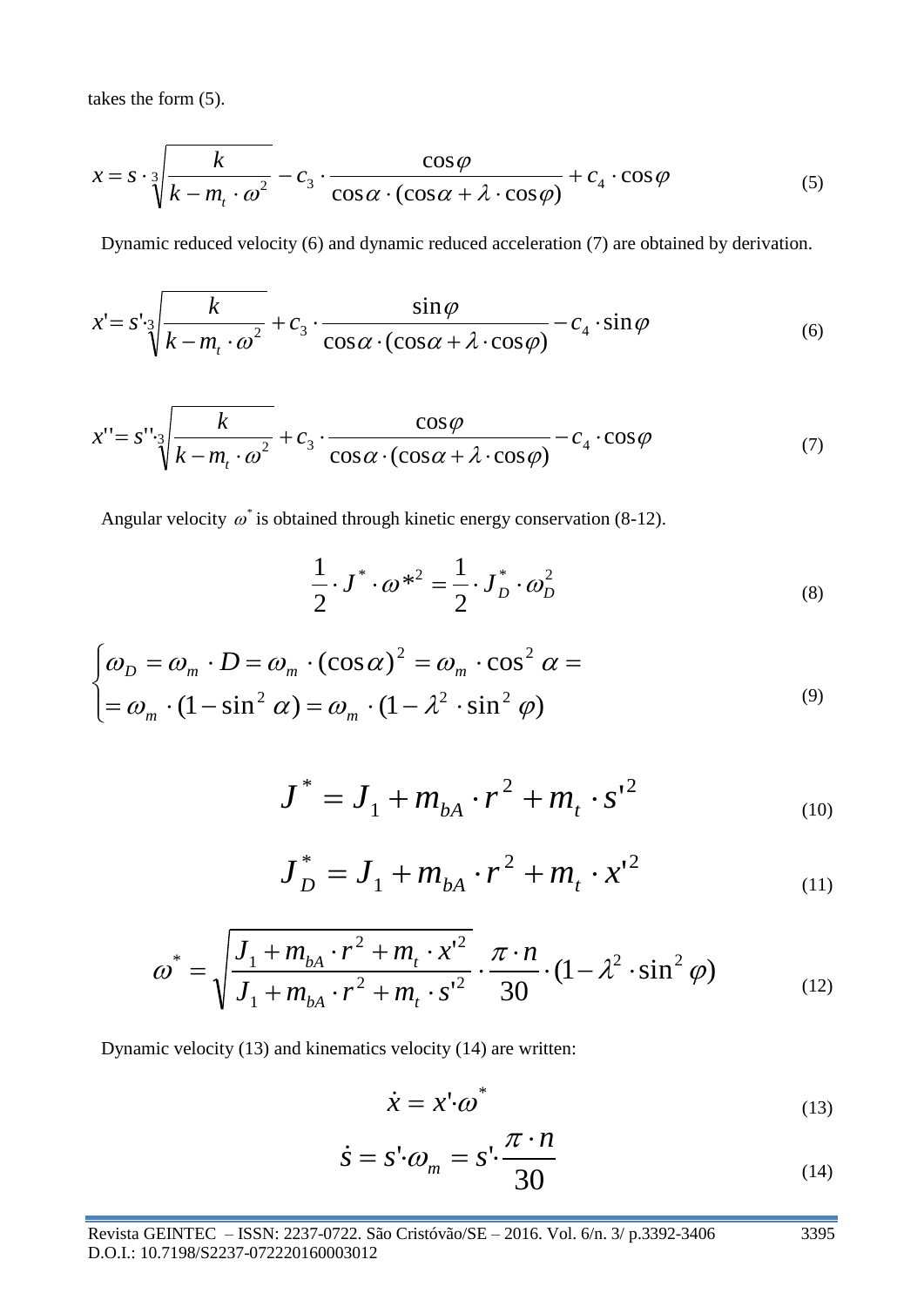Dynamic acceleration (15) and kinematics acceleration (16) are written:

$$
\ddot{x} = x'' \cdot \omega^{*2} \tag{15}
$$

$$
\ddot{s} = s'' \cdot \omega_m^2 = s'' \cdot \frac{\pi^2 \cdot n^2}{900} \tag{16}
$$

### **4. Notations**

In the Figure 1 it presents the crank shaft [6-10].



Fig. 1. *Crank Shaft*

The relation (17) determines the elastic constant of the crank shaft, k. For the masses it uses the notations (18).

 $\lambda \implies$  the ratio between lengths of crank and rod; *l*  $\lambda = \frac{r}{r}$ 

 $m_p \Rightarrow$  the mass of the piston, with piston bolt and segments;

 $m_b \Rightarrow$  the mass of the rod;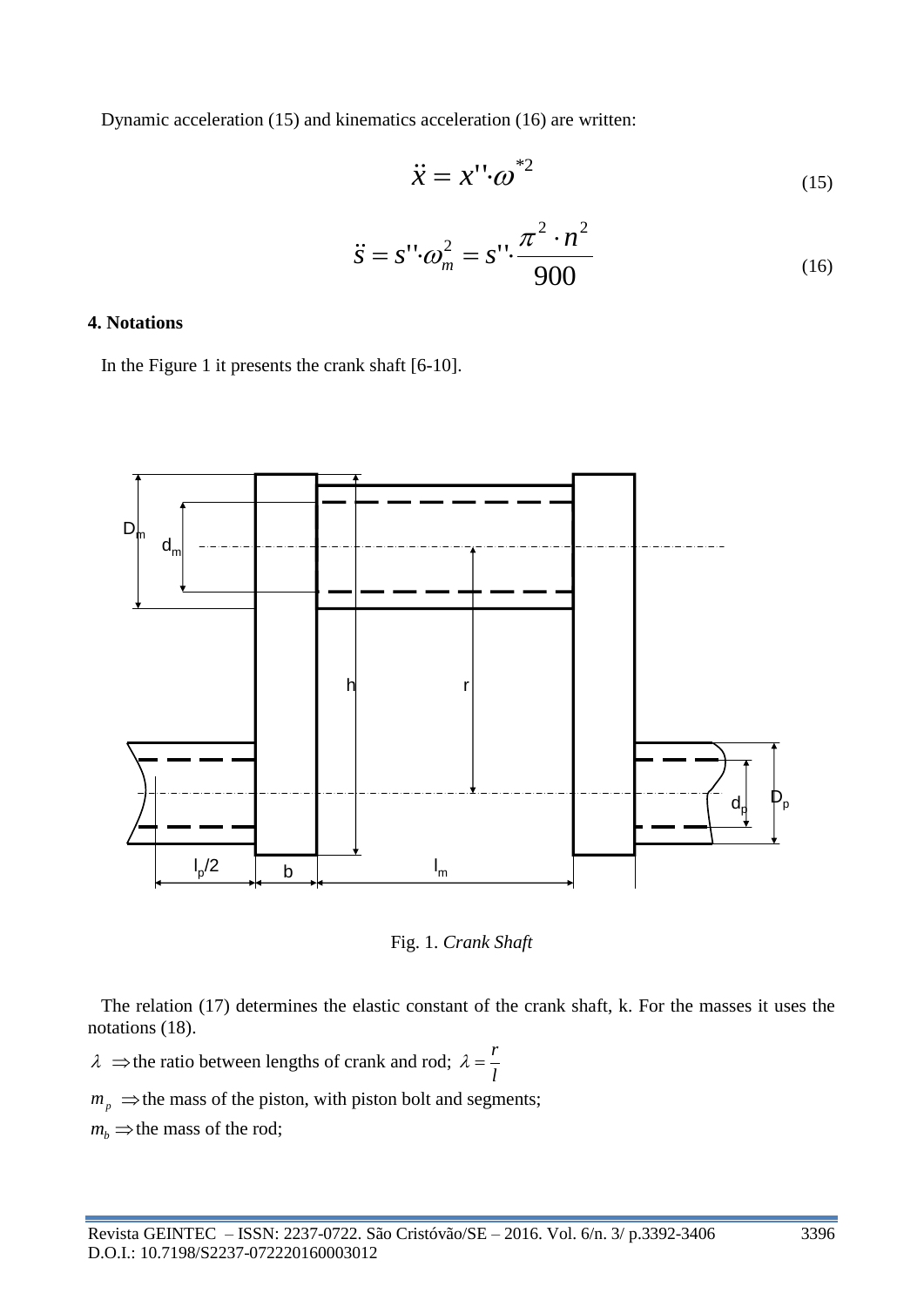$$
k = \frac{3 \cdot \pi \cdot E \cdot G \cdot (D_m^4 - d_m^4)}{4G(l_m + b)^3 + 96Er^2 \sin^2 \varphi(D_m^4 - d_m^4) \left[ \frac{l_p + A D_p}{D_p^4 - d_p^4} + \frac{l_m + A D_m}{D_m^4 - d_m^4} + \frac{8r - 1.6(D_p + D_m)}{b(2r + D_p + D_m)^3} \right]} \tag{17}
$$
\n
$$
m_{bA} = m_b \cdot \frac{l'}{l}; \quad m_{bB} = m_b \cdot \frac{l'}{l}
$$
\n
$$
l' + l'' = l; \quad m_{bA} + m_{bB} = m_b
$$
\n
$$
m_1 = m_p + m_{bB}
$$
\n
$$
m_1 = m_{bA} + \frac{J_1}{r^2}
$$
\n
$$
m_2 = \frac{J_2}{l^2}
$$
\n(18)

The parameters c1-c4 take the forms (19).

$$
\begin{cases}\nc_1 = \frac{r}{k} \cdot \omega^2 & \left[\frac{m}{kg}\right] \\
c_2 = \lambda^2 \cdot m_1 + m_2 & \left[kg\right] \\
c_3 = c_1 \cdot c_2 & \left[m\right] \\
c_4 = c_1 \cdot m_t & \left[m\right]\n\end{cases} \tag{19}
$$

The moment of inertia  $J_1$  can be determined with the relation (20).

$$
J_1 = \frac{\pi \cdot \rho}{32} \cdot \left\{ (l_p + 2 \cdot b) \cdot (D_p^4 - d_p^4) + (l_m + 2 \cdot b) \cdot \left[ (D_m^4 - d_m^4) + (D_m^2 - d_m^2) \cdot 8 \cdot r^2 \right] \right\}
$$
 (20)

The crank length, r, and the length of the connecting-rod, l, can be seen in the kinematics schema of an Otto mechanism (see the Fig. 2) [1-2, 6-10].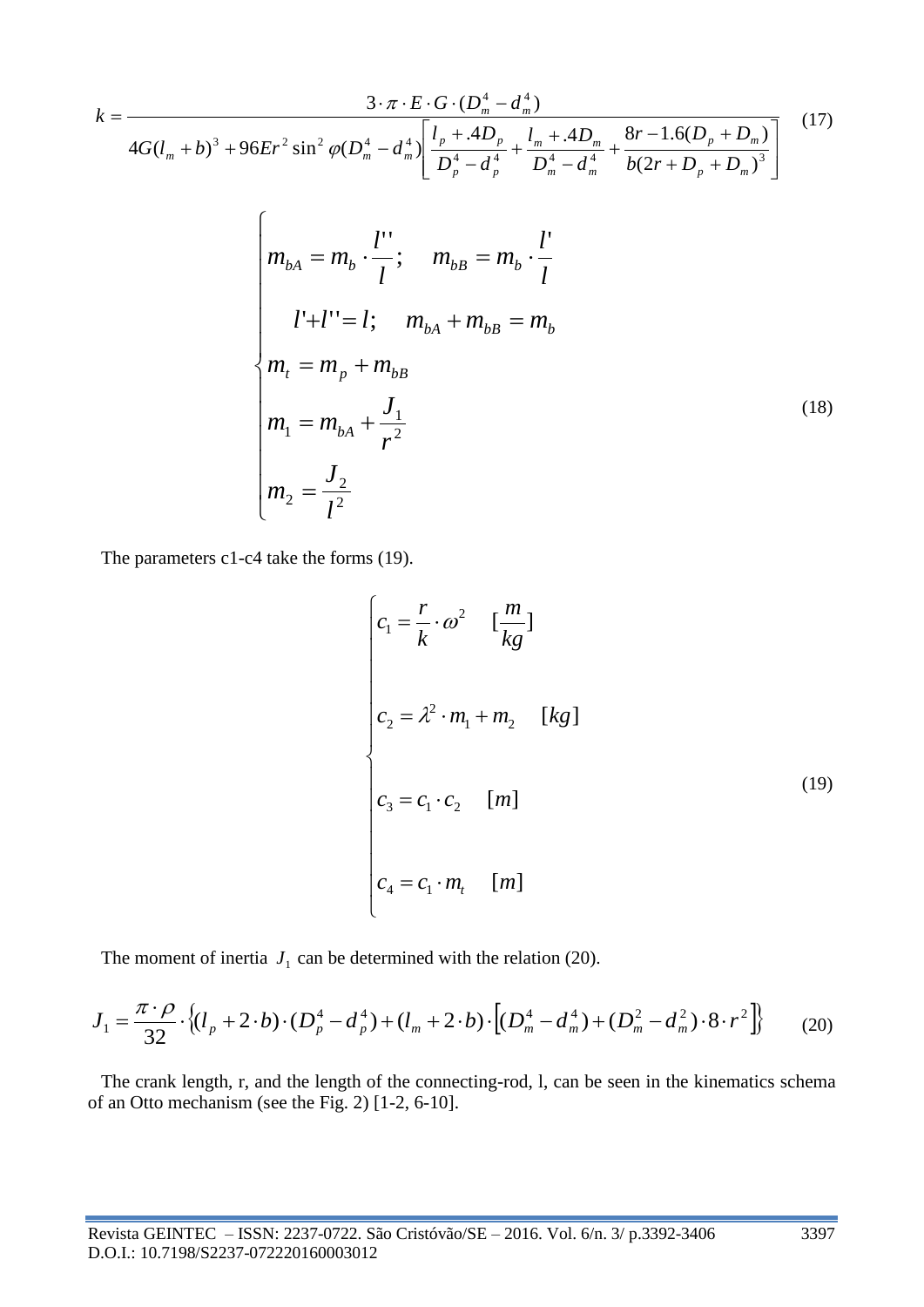

Fig. 2*. Otto mechanism kinematics schema*

## **5. Dynamic Analysis of the Mechanism and Discussion**

When  $\lambda$  increases the mechanism dynamics is deteriorating. r=0.25 [m]; l=0.3 [m];  $\lambda = 0.8(3)$ ; For n=8000 [rpm] the mechanism is working normally (see the accelerations diagram from the Fig. 3).



Fig. 3. *Dynamic and kinematics accelerations;*  $n = 8000$  [rpm];  $\lambda = 0.83$  r=0.25 [m]  $l = 0.3$  [m]  $\lambda = 0.8(3)$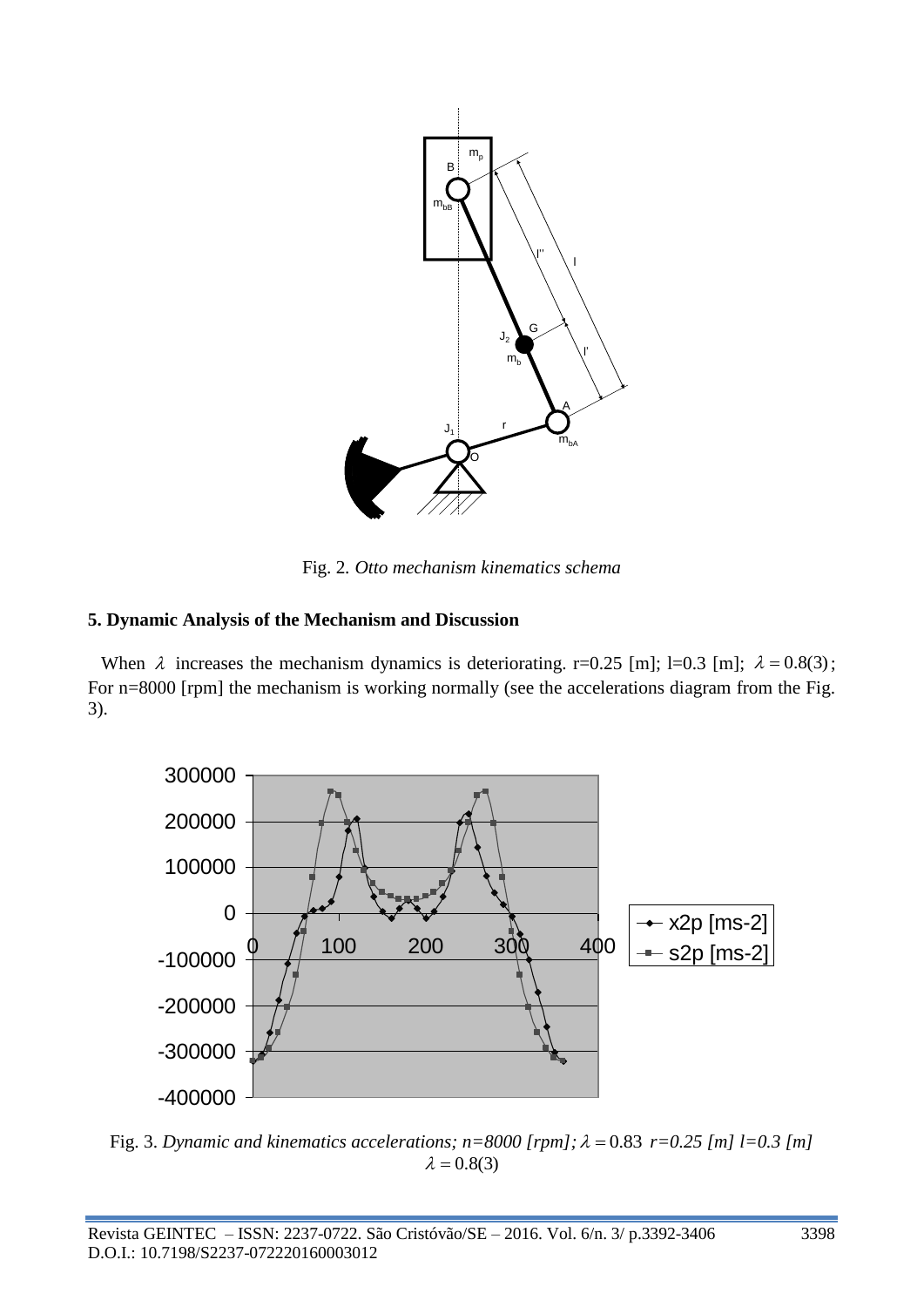



Fig. 4. *Dynamic and kinematics accelerations;*  $n=9000$  [rpm];  $\lambda = 0.83$ ;  $r=0.25$ [m];l=0.3[m]

For a proper operation is necessary reduction of the ratio  $\lambda$ , especially if we want to increase the engine speed (see the next diagrams; Fig. 5-8).



Fig. 5. *Dynamic and kinematics accelerations;*  $n=12000$  [rpm];  $r=0.25$ [m]; $l=0.6$ [m];  $\lambda=0.42$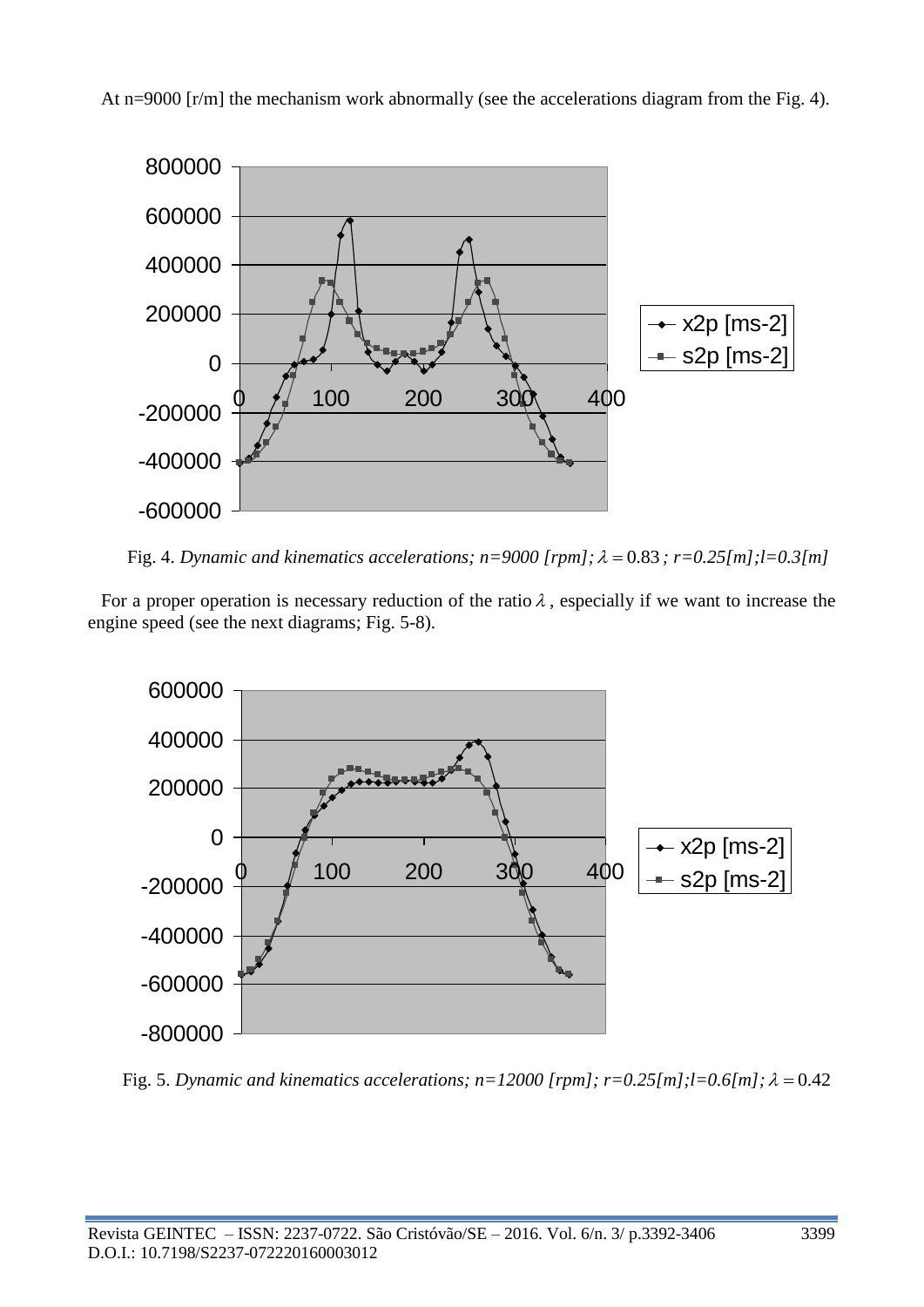

Fig. 6. *Dynamic and kinematics accelerations;*  $n=14000$  [rpm];  $r=0.25$ [m]; $l=0.9$ [m];  $\lambda=0.27$ 

We can reduce the acceleration values by reducing r and l. It can reduce the acceleration values especially if we want to increase the engine speed by reducing r and l (the lengths of crank and rod).



Fig. 7. *Dynamic and kinematics accelerations;*  $n=15000$  [rpm];  $r=0.05$ [m]; $l=0.15$ [m];  $\lambda=0.33$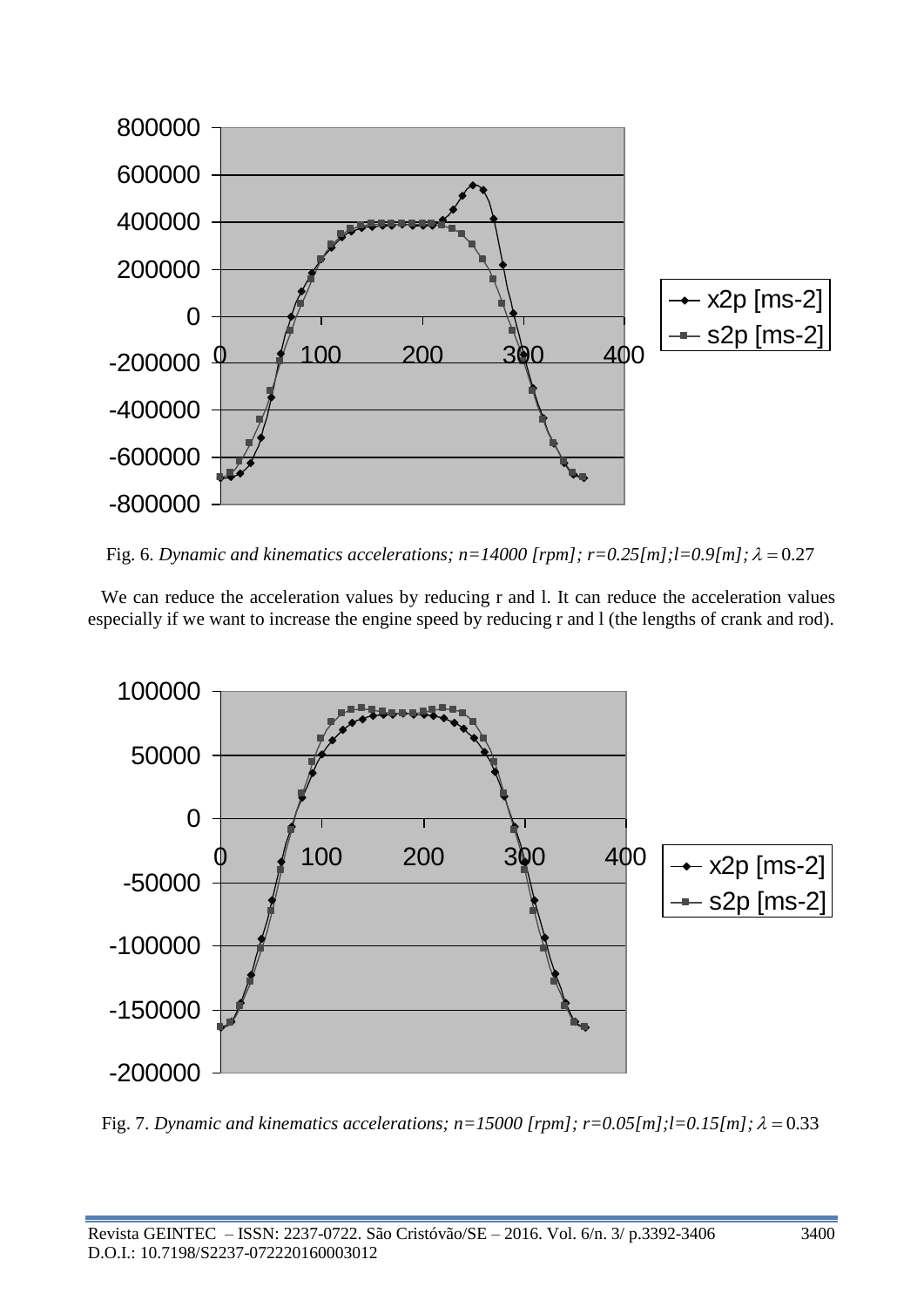

Fig. 8. Dynamic and kinematics accelerations;  $n = 50000$  [rpm];  $r = 0.003$ [m];l=0.009[m];  $\lambda = 0.33$ 

#### **6. Determining the Mechanical Efficiency when the Otto Mechanism Works Like a Steam Roller**

The Otto mechanism works like motor mechanism in a single cycle (a  $\pi$  angle), when the piston is moving from the near dead point to the distant dead point, and it works like steam roller in the rest of the energetically cycle. At the two cycle engines, the motor works like steam roller, in a single cycle, when the piston is moving from the distant dead point to the near dead point. At the four cycle engines, the motor works like steam roller, in three cycle; two times the piston is moving from the distant dead point to the near dead point, and in one cycle (one time) the piston is moving from the near dead point to the distant dead point. By a cycle (a  $\pi$  angle), one understands a time, a single time, precisely a semi kinematical-cycle; a kinematical cycle has a  $2.\pi$  angle. In figure 9 one can see the forces in Otto mechanism when the mechanism works like a steam roller.



Fig. 9. *Forces, when the piston works like a steam roller*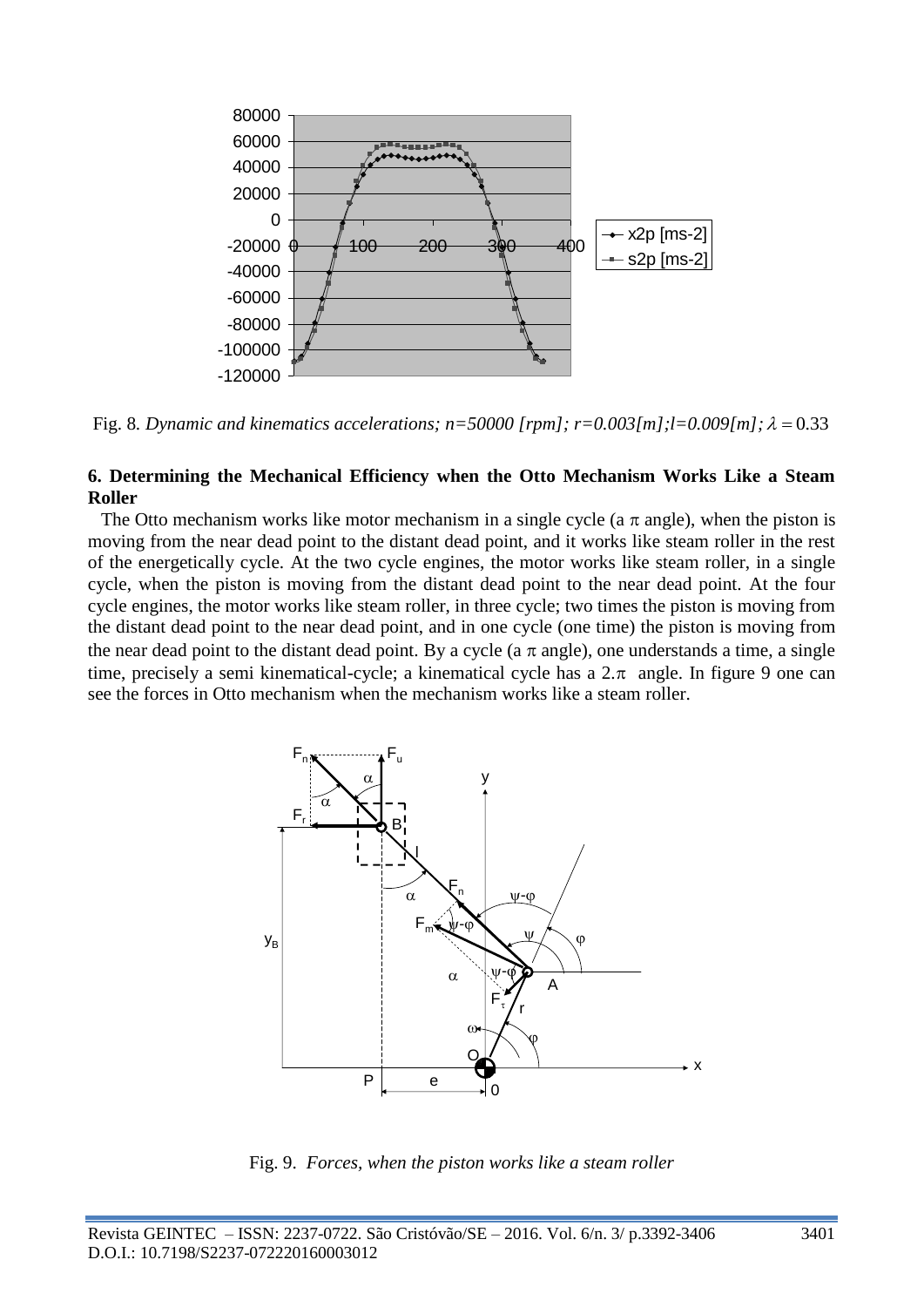The input force (the consumed motor force),  $F_m$ , perpendicular in A on the crank OA (r), is divided in two components: 1.  $F_n$ –the normal force, which is the active component, the only components transmitted from couple A to joint B; 2.  $F_{\tau}$ -the tangential force, which can give a couple, and can rotate the connecting-rod, or bend it, [11-12]; see the system (21):

$$
\begin{cases}\nF_n = F_m \cdot \sin(\psi - \varphi) \\
F_\tau = F_m \cdot \cos(\psi - \varphi)\n\end{cases} \tag{21}
$$

In joint B, the transmitted force,  $F_n$ , is divided in two components too: 1.  $F_u$  – the useful force; 2.  $F_r$  – a force normal at the guide axis; see the system (22).

$$
\begin{cases}\nF_u = F_n \cdot \cos \alpha = F_n \cdot \sin \psi = F_m \cdot \sin(\psi - \varphi) \cdot \sin \psi \\
F_r = F_n \cdot \sin \alpha = -F_n \cdot \cos \psi = -F_m \cdot \sin(\psi - \varphi) \cdot \cos \psi\n\end{cases}
$$
\n(22)

The utile power can be written in form (23) and the consumed power can be written in form (24).

$$
\left\{ P_u = F_u \cdot v_B = F_m \cdot \sin(\psi - \varphi) \cdot \sin \psi \cdot \frac{r \omega \sin(\psi - \varphi)}{\sin \psi} \right\} = F_m \cdot r \cdot \omega \cdot \sin^2(\psi - \varphi) \tag{23}
$$

$$
P_c = F_m \cdot v_A = F_m \cdot r \cdot \omega \tag{24}
$$

The momentary mechanical efficiency when the piston works like steam roller, can be calculated with the relation  $(25)$ .

$$
\begin{cases}\n\eta_i = \frac{P_u}{P_c} = \frac{F_m \cdot r \cdot \omega \cdot \sin^2(\psi - \varphi)}{F_m \cdot r \cdot \omega} = \sin^2(\psi - \varphi) = \\
\frac{\left[\sqrt{l^2 - (e + r \cdot \cos \varphi)^2} \cdot \cos \varphi + (e + r \cdot \cos \varphi) \cdot \sin \varphi\right]^2}{l^2}\n\end{cases} (25)
$$

#### **7. Determining the Dynamic Mechanical Motor Efficiency**

Dynamic velocities of joints are aligned along of the forces directions. Because of this, the dynamics efficiency takes the expression (26) [11].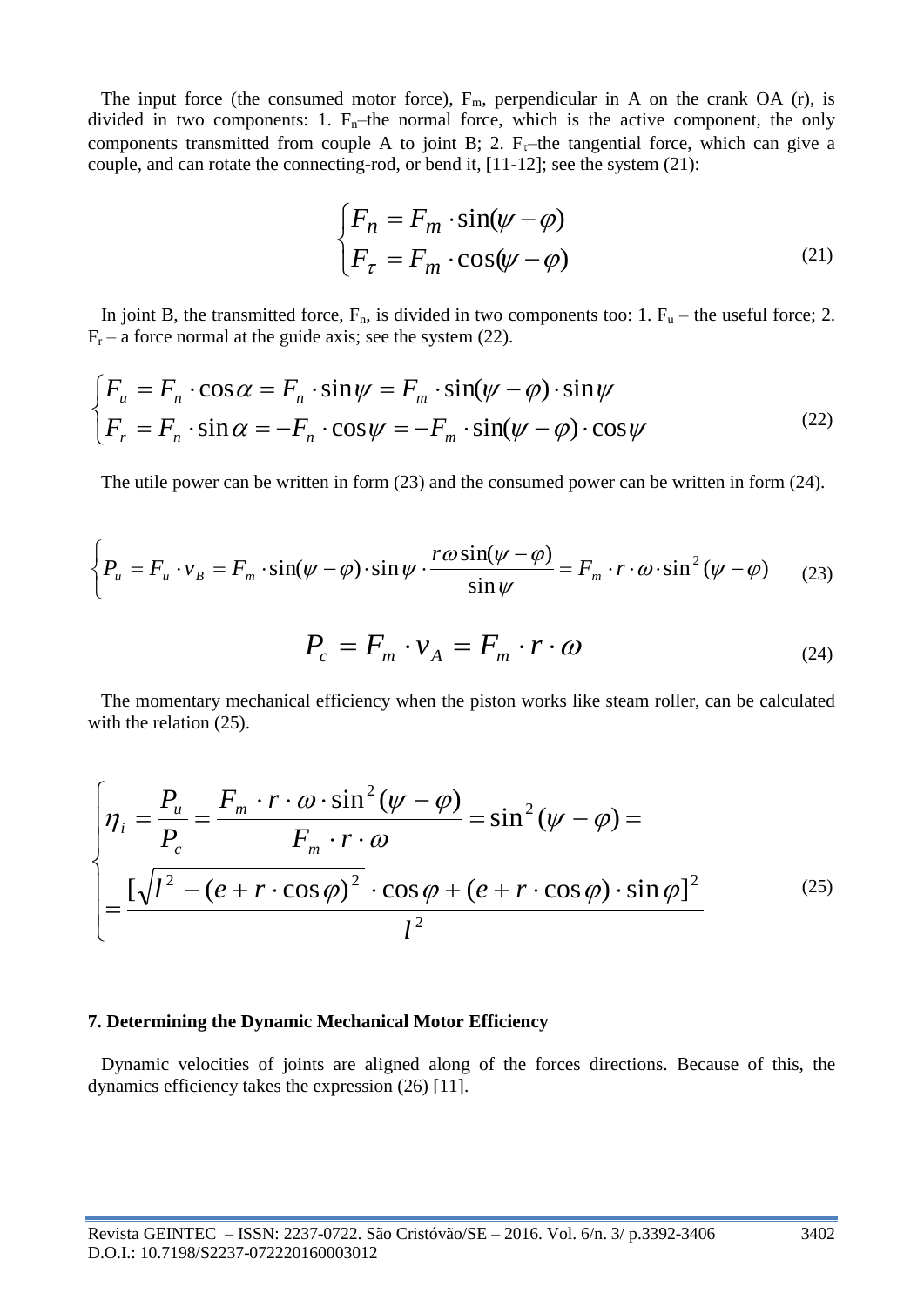$$
\begin{cases}\n\eta_i^D = \frac{P_u^D}{P_c} = \frac{F_m \cdot v_m \cdot \sin^2 \psi \cdot \sin^2 (\psi - \varphi)}{F_m \cdot v_m} = \\
= \sin^2 \psi \cdot \sin^2 (\psi - \varphi) = \eta_i \cdot D \\
\text{motor:} \quad \eta_i = \sin^2 \psi, \quad D = \sin^2 (\psi - \varphi) \\
\text{steam roller:} \quad \eta_i = \sin^2 (\psi - \varphi), \quad D = \sin^2 \psi\n\end{cases} \tag{26}
$$

In both regimes, dynamic yield takes the same expression, but the dynamic coefficient (D) makes the castling with mechanical yield [11].

The dynamics angular velocity of the drive shaft is [11]:

$$
\omega^D = \omega \cdot D \tag{27}
$$

Through a computer program, dynamic velocities and accelerations are determined for different types of heat engines [11].

Figure 10 presents the diagram for two-stroke engine (Lenoir); may be observed the dynamic accelerations [13-15].



Fig. 10. *The dynamic accelerations to a Lenoir engine*

Figure 11 presents the diagram for four-stroke engine (Otto or Diesel); may be observed the dynamic accelerations.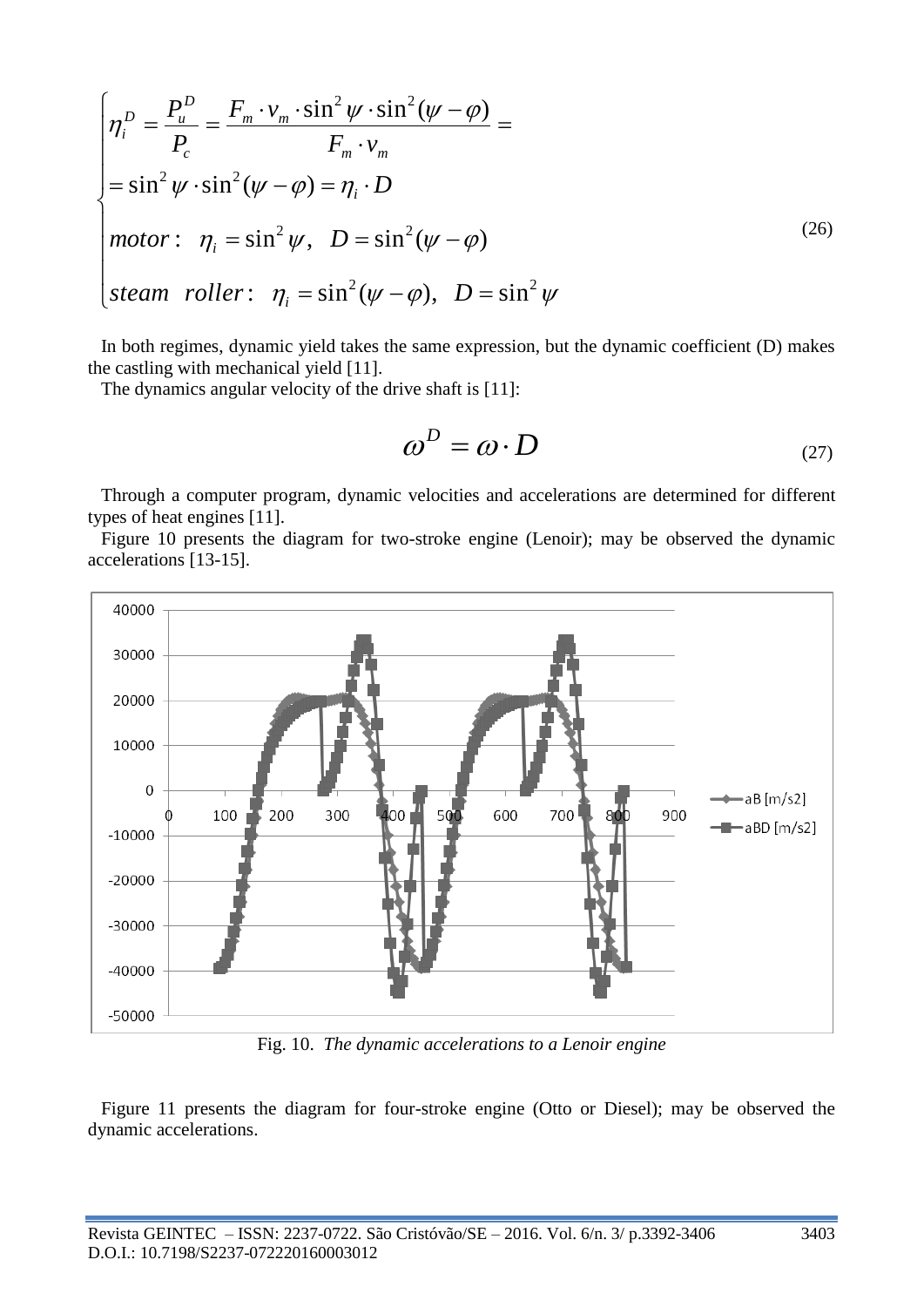

Fig. 11. *The dynamic accelerations to an Otto or a Diesel engine*

At four-stroke engine (type Stirling, Watt), all times are motor, so that we can see dynamic accelerations which have shocks, vibration and noises (to follow the diagram in Figure 12) throughout the range.

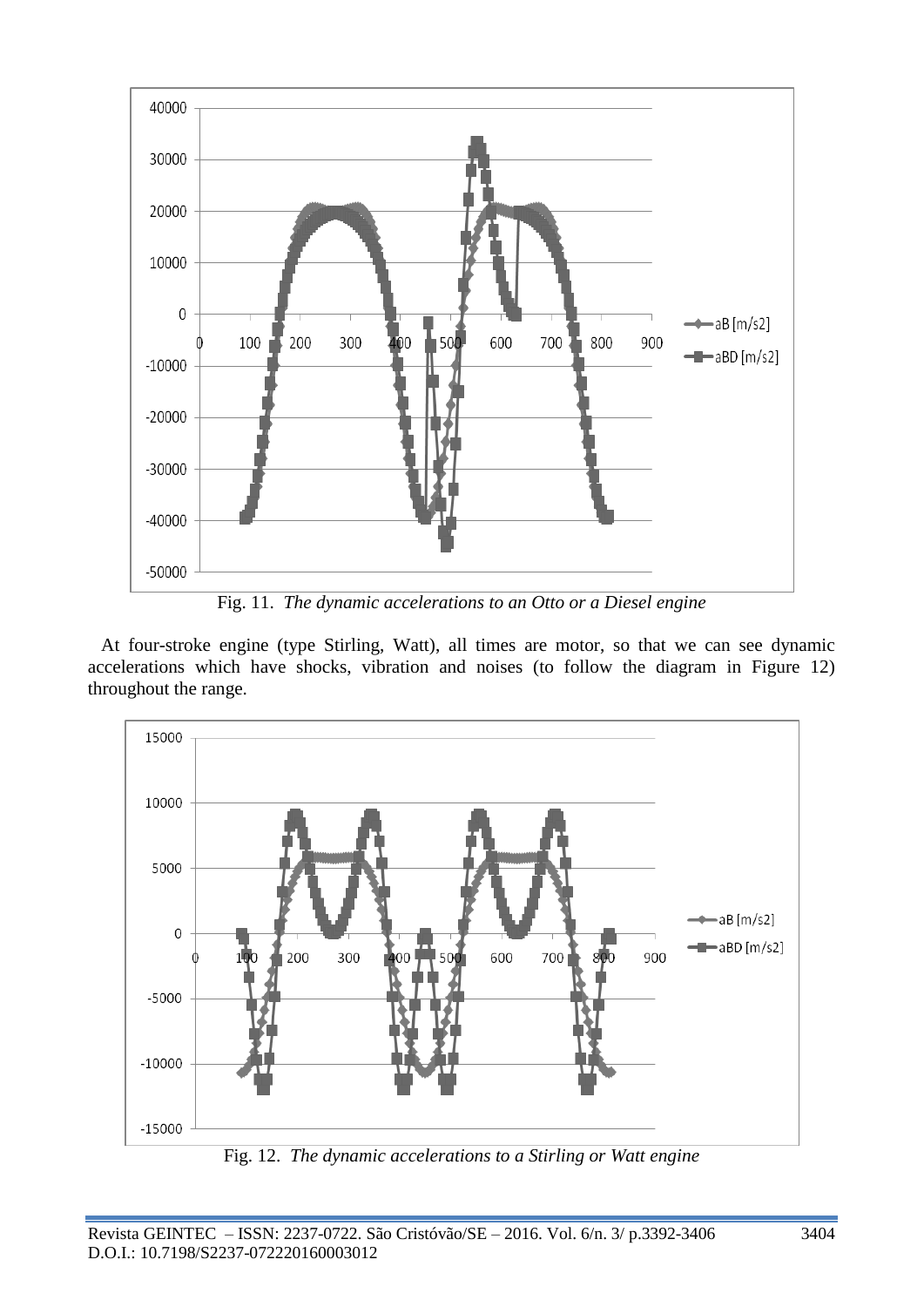#### **Conclusions**

The momentary mechanical efficiency when the piston works like steam roller (25), is different that the efficiency when the piston works like motor. Generally the steam roller efficiency is lower that the motor efficiency. The steam roller efficiency is approximately 50% or a lower value and the motor efficiency can be 60-99%, in function of the constructive parameters, e, r, l.

The motor efficiency increases when the ratio,  $\lambda = r/l$ , decreases. For a  $\lambda < 0.33$ , the motor efficiency is high enough. One must calculate three types of efficiency for the four cycle engines, and one should calculate two ways of efficiency for the two cycle engines. The mechanical efficiency for the four cycle engines can be 60%, and for the two cycle engines can be 73%, with e=10 [mm], r=20 [mm], l=90 [mm]. The two cycle engines can give us a 13% more mechanical efficiency.

The Otto mechanism may be improved for giving a better efficiency and a minimum value for the maximum acceleration. Constructive, one must adopt a lower stroke and a greater bore. The radius of crank r, must be shortened. The piston should take the aspect of a pot (a frying pan). Dynamic velocities of joints are aligned along of the forces directions.

At four-stroke engine (type Stirling), all times are motor, so that we can see dynamic sharpened speeds. Dynamic accelerations have shocks, vibration and noises (to follow the diagram in Figure 12) throughout the range [11].

In addition, there must be considered and the thermal efficiency of the engine, which also reduces the final yield value [4].

## **References**

- 1. Dawson, J., *An experimental and Computational Study of Internal Combustion Engine Modeling for Controls Oriented Research,* Ph.D. Dissertation, The Ohio State University, 2005.
- 2. Dieter, G.: *Engineering Design.* Boston. McGraw Hill, 2000.
- 3. Eneşca, Al.: *Noi materiale nanostructurate pentru tehnologia hidrogenului* (*New Nanostructured Materials for Hydrogen Technology*). In: Ph.D. Thesis, *Transilvania* University of Braşov, Braşov, Romania, 2007.
- 4. Ferguson, C., *Internal Combustion Engines: Applied Thermosciences*, John Wiley & Sons, Inc., New York, 2001.
- 5. Gunston, Bill, (1999). *Development of Piston Aero Engines (2 ed.). Sparkford*, UK: Patrick Stephens Ltd. p. 21. ISBN 0-7509-4478-1.
- 6. Gupta, H., *N. Fundamentals of Internal Combustion*. New Delhi: Prentice-Hall, 2006.
- 7. Guzzella, L., *Introduction to Modeling and Control of Internal Combustion Engine Systems,* Springer, New York, 2004.
- 8. Heywood, J., *"Internal Combustion Engine Fundamentals",* McGraw-Hill, New York, 1988.
- 9. Lee, B., *Methodology for the Static and Dynamic Model Based Engine Calibration and Optimization*, Ph.D. Dissertation, The Ohio State University, 2005.
- 10. Liu, T.H.: *A Maximum Torque Control with a Controlled Capacitor for a Single-Phase Induction Motor.* In: IEEE Trans. on Industrial Electronics 42 (1995) No. 1, p. 17-24.
- 11. Petrescu, R.V., Petrescu, F.I., *Determining the mechanical efficiency of Otto engine's mechanism,* Proceedings of International Symposium on Theory of Machines and Mechanisms, SYROM 2005, Vol. I, p. 141-146, Bucharest.
- 12. Petrescu, R.V., Petrescu, F.I., *Otto Engine Design*, Acta Technica Napocensis, Series: Applied Mathematics and Mechanics, CNCSIS 118 B, ISSN 1221-5872, Vol. Ib, p. 537-540, Cluj-Napoca, 2009.
- 13. Petrescu, F.I., Petrescu, R.V., *V Engine Design*, Acta Technica Napocensis, Series: Applied Mathematics and Mechanics, CNCSIS 118 B, ISSN 1221-5872, Vol. Ib, p. 533-536, Cluj-